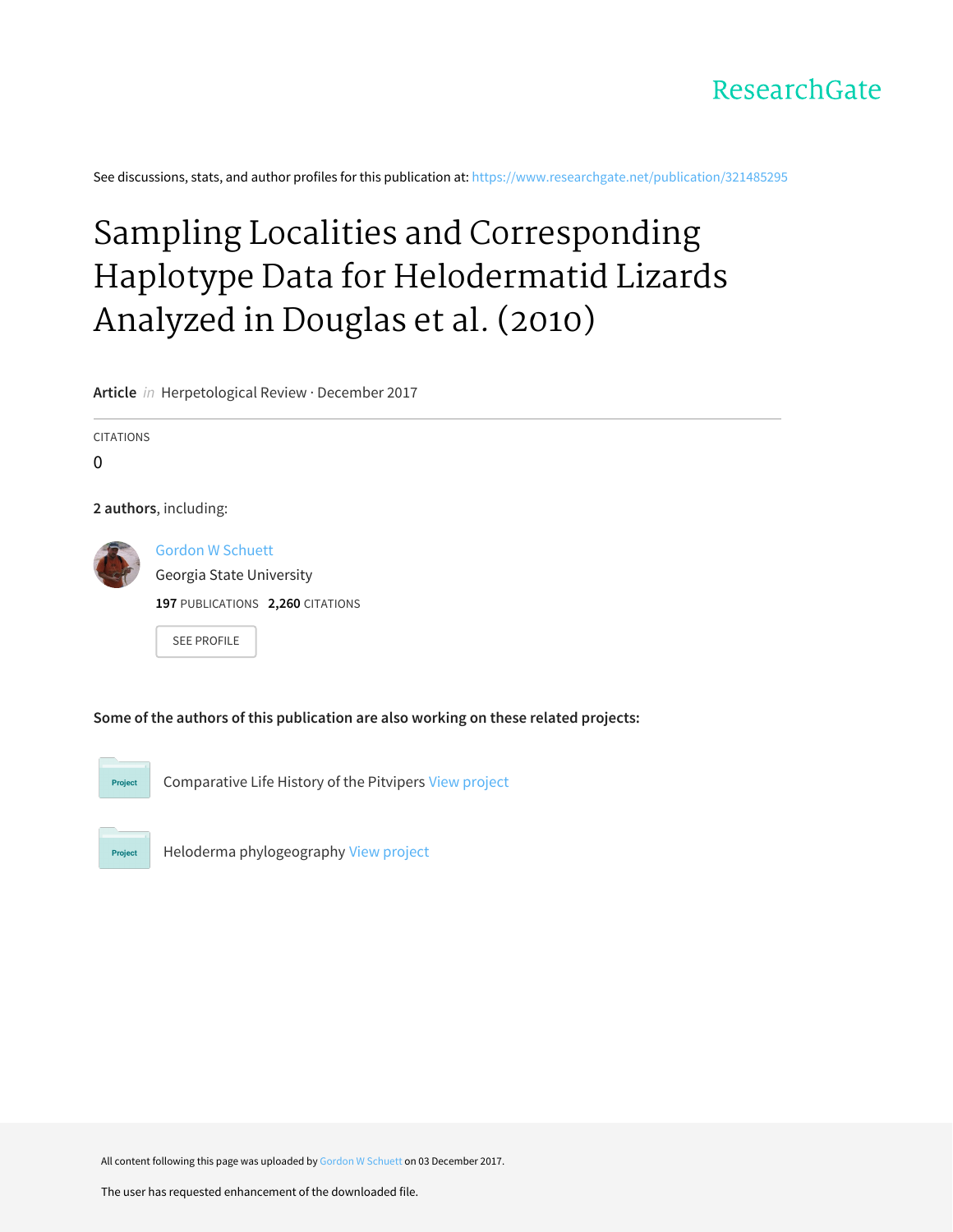

*Herpetological Review*, 2017, 48(4), 798–801. © 2017 by Society for the Study of Amphibians and Reptiles

## **Sampling Localities and Corresponding Haplotype Data for Helodermatid Lizards Analyzed in Douglas et al. (2010)**

About seven years ago, Douglas et al. (2010) published a paper on the conservation phylogenetics of the Beaded Lizard and Gila Monster (Heldermatidae), well-known and famous icons of western North America and northern Mesoamerica (Bogert and Martin del Campo, 1956; Campbell and Lamar, 2004; Beck, 2005). Among a variety of findings, Douglas et al. (2010, p. 164) found no robust molecular (DNA) evidence to recognize the subspecies of *Heloderma suspectum* (Reticulate Gila Monster—*H. s. suspectum* and Banded Gila Monster—*H. s. cinctum*). This was not unexpected and similar conclusions have been echoed by others based on morphological data, in particular color pattern (Beck 2005). Recently, based on a statement by Douglas et al. (2010, p. 164) alluding to the questionable taxonomic status of beaded lizards, Reiserer et al. (2013) elevated the four subspecies of *H. horridum* to full species based on a total evidence approach (i.e., mtDNA, nDNA, morphology, color pattern).

Owing to the sensitive population status of helodermatids (e.g., Beck 2005; Domíguez-Vega et al. 2012), however, locality information (sampling sites) and corresponding haplotypes were not published in Douglas et al. (2010). In retrospect, this decision was a misstep and has led to unnecessary confusion for readers and to those researchers needing these data for their studies, among other issues.

Here, we present the locality information and corresponding haplotypes of the 48 Beaded Lizards and 59 Gila Monsters that were sampled and used in the analysis by Douglas et al. (2010, see p. 159).

Sampling Localities and Haplotypes

The original locality data (sampling sites) for the beaded lizards (*H. horridum* sensu lato; N = 48) and Gila monsters

#### **GORDON W. SCHUETT\***

*Department of Biology and Neuroscience Institute, Georgia State University, 33 Gilmer Street, SE, Unit 8, Atlanta, Georgia 30303, USA Chiricahua Desert Museum, P.O. Box 376, Rodeo, New Mexico 88056, USA* **RANDALL S. REISERER** *Chiricahua Desert Museum, P.O. Box 376, Rodeo, New Mexico 88056, USA*

*\*Corresponding author; e-mail: gwschuett@yahoo.com* 

 $(H.$  suspectum sensu lato;  $N = 59$  in Douglas et al. (2010) were recorded as straight-line distances (km) from the nearest town, city, or other stable point of reference. This time-honored method was employed due to the fact that use of GPS was not readily available or widespread in the late 1990s and early 2000s, especially in Mexico and other regions of Mesoamerica. Here, latitude and longitude coordinates (decimal degrees) for these collection sites were obtained by using Google Earth functions. These coordinates are supplied as approximations and not intended to be precise with known error estimates. In several cases, the original sampling localities were not sufficiently understood to derive latitude and longitude coordinates. Most of the tissue samples were obtained by one of us (GWS) and Daniel Beck. Sampling localities (original sites + lat./long.) and the corresponding 28 haplotypes for *H. horridum* (sensu lato; N = 15 haplotypes) and *H. suspectum* (sensu lato; N = 13 haplotypes) are provided in Tables 1 and 2, respectively. See Fig. 1 for corresponding tree information.



Fig. 1. Partitioned Bayesian analysis of *Heloderma* haplotypes (N = 28) presented in Douglas et al. (2010, fig. 3b, p. 159). Numbers on branches (1–28) denote the haplotypes; numbers following scientific names denote sampled individuals (see Tables 1 and 2 in this article). Modified from Douglas et al. (2010).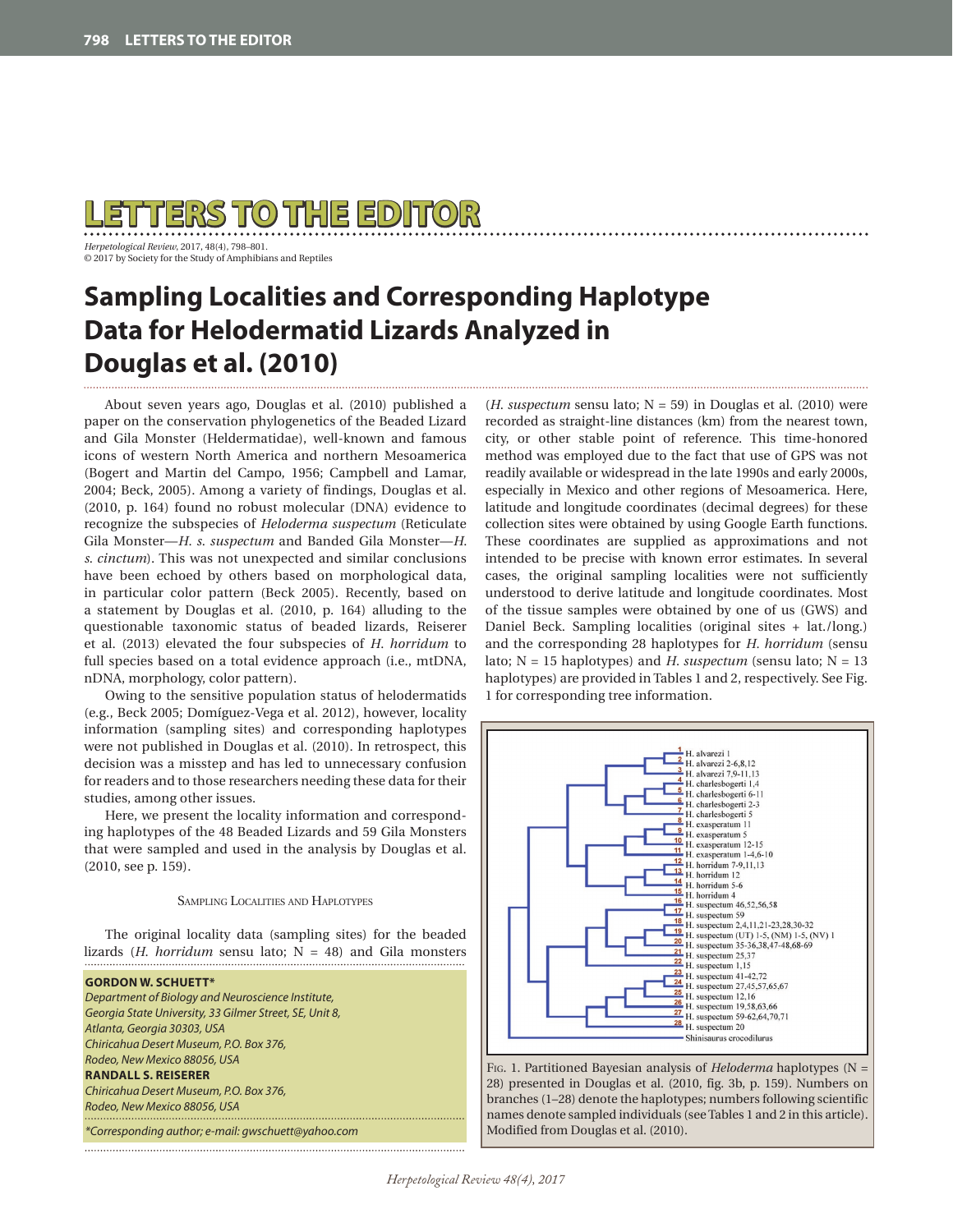Table 1. Haplotypes (N = 15) and locality data for 48 Beaded Lizards (*Heloderma horridum*, sensu lato) studied in Douglas et al. (2010). See Fig. 1 in this article. Hap = haplotypes. HA = *H. alvarezi*. HC = *H. charlesbogerti*. HE = *H. exasperatum*. HH = *H. horridum*. Also see Reiserer et al. (2013).

| ID              | Hap                     | Locality                                                    | Latitude, longitude |
|-----------------|-------------------------|-------------------------------------------------------------|---------------------|
| HA1             | $\mathbf{1}$            | Tuxtla Gutierrez (Laguitos), Chiapas, MX                    | 16.7648, -93.1626   |
| HA <sub>2</sub> | $\overline{c}$          | Tuxtla Gutierrez (Zona Galactica), Chiapas, MX              | 16.7262, -93.0458   |
| HA <sub>3</sub> | $\overline{\mathbf{c}}$ | Tuxtla Gutierrez (Chapultepec), Chiapas, MX                 | 16.7672, -93.1569   |
| HA4             | $\overline{\mathbf{c}}$ | Tuxtla Gutierrez (La Pochota), Chiapas, MX                  | 16.7383, -93.1529   |
| HA <sub>5</sub> | $\overline{\mathbf{c}}$ | 70 km SW Tuxtla Gutierrez (La Tendita), Chiapas, MX         | 16.7625, -93.1522   |
| HA <sub>6</sub> | $\overline{\mathbf{c}}$ | Tuxtla Gutierrez (Ejido Copoya), Chiapas, MX                | 16.7093, -93.1150   |
| HA <sub>8</sub> | $\overline{\mathbf{c}}$ | 20 km S Tuxtla Gutierrez (Rancho La Utopia), Chiapas, MX    | 16.4129, -93.1867   |
| <b>HA12</b>     | $\overline{\mathbf{c}}$ | Chiapas (collected by J. A. Campbell), Chiapas, MX          | $\ddot{S}$          |
| HA7             | $\,3$                   | 15 km NW Tuxtla Gutierrez (San Fernando), Chiapas, MX       | 16.7677, -93.0926   |
| HA9             | $\,3$                   | 6 km S Tuxtla Gutierrez (Maravillas, El Jobo), Chiapas, MX  | 16.7316, -93.0715   |
| <b>HA10</b>     | $\,3$                   | 120 km SW Tuxtla Gutierrez, 6 km N Arriga, Chiapas, MX      | 16.2500, -93.8985   |
| HA11            | $\,3$                   | 6 km S Tuxtla Gutierrez (Maravillas, El Jobo), Chiapas, MX  | 16.7316, -93.0715   |
| HA13            | $\,3$                   | Chiapas (collected by J. A. Campbell), Chiapas, MX          | $\ddot{S}$          |
| HC1             | $\overline{4}$          | Motagua Valley, Guatemala                                   | 14.9722, -89.5306*  |
| HC <sub>4</sub> | $\overline{4}$          | Motagua Valley, Guatemala                                   | 14.9722, -89.5306   |
| HC <sub>6</sub> | $\sqrt{5}$              | Motagua Valley, Guatemala                                   | 14.9722, -89.5306   |
| HC7             | $\sqrt{5}$              | Motagua Valley, Guatemala                                   | 14.9722, -89.5306   |
| HC <sub>8</sub> | $\sqrt{5}$              | Motagua Valley, Guatemala                                   | 14.9722, -89.5306   |
| HC <sub>9</sub> | $\sqrt{5}$              | Motagua Valley, Guatemala                                   | 14.9722, -89.5306   |
| <b>HC10</b>     | $\sqrt{5}$              | Motagua Valley, Guatemala                                   | 14.9722, -89.5306   |
| HC11            | $\sqrt{5}$              | Motagua Valley, Guatemala                                   | 14.9722, -89.5306   |
| HC <sub>2</sub> | $\,6$                   | Motagua Valley, Guatemala                                   | 14.9722, -89.5306   |
| HC <sub>3</sub> | $\,6$                   | Motagua Valley, Guatemala                                   | 14.9722, -89.5306   |
| HC <sub>5</sub> | $\overline{7}$          | Motagua Valley, Guatemala                                   | 14.9722, -89.5306   |
| <b>HE11</b>     | $\, 8$                  | Alamos region, Sonora, MX                                   | 27.0167, -108.9333  |
| HE <sub>5</sub> | $\boldsymbol{9}$        | 3 km N El Carrizal, 10 km NW Alamos, MX                     | 27.0858, -109.0848  |
| <b>HE12</b>     | 10                      | Alamos region, Sonora, MX                                   | 27.0167, -108.9333  |
| <b>HE13</b>     | 10                      | Alamos region, Sonora, MX                                   | 27.0167, -108.9333  |
| <b>HE14</b>     | 10                      | Alamos region, Sonora, MX                                   | 27.0167, -108.9333  |
| <b>HE15</b>     | 10                      | Alamos region, Sonora, MX                                   | 27.0167, -108.9333  |
| HE1             | 11                      | 5 km NW Alamos, Sonora, MX, 1 km E Cerro el Cucurucho (DOR) | 27.0478, -108.9823  |
| HE <sub>2</sub> | 11                      | 6 km SE Alamos, Sonora, MX, Rancho Mesquite Cuate           | 27.0213, -108.9189  |
| HE <sub>3</sub> | 11                      | 6 km SE Alamos, Sonora, MX, Rancho Mesquite Cuate           | 27.0213, -108.9189  |
| HE4             | 11                      | 6 km SE Alamos, Sonora, MX, Rancho Mesquite Cuate           | 27.0213, -108.9189  |
| HE <sub>6</sub> | 11                      | 21 km S Alamos, Sonora, MX (nr. San Vicente) (DOR)          | 27.0206, -108.9175  |
| HE <sub>7</sub> | 11                      | Alamos Highway, Sonora, MX (DOR)                            | $\ddot{?}$          |
| HE <sub>8</sub> | 11                      | Alamos, Sonora, MX across from cemetery                     | 27.0167, -108.9333  |
| HE9             | 11                      | Alamos Highway, Sonora, MX, 0.8 km W El Caracol             | 29.0833, -110.9333  |
| <b>HE10</b>     | 11                      | Alamos Highway, Sonora, MX (DOR)                            | $\ddot{?}$          |
| HH7             | 12                      | Chamela, Jalisco, MX (Estación de Biología)                 | 19.52762, -105.0796 |
| HH9             | 12                      | Chamela, Jalisco, MX (Estación de Biología)                 | 19.52762, -105.0796 |
| <b>HH10</b>     | 12                      | Chamela, Jalisco, MX (Estación de Biología)                 | 19.52762, -105.0796 |
| HH11            | 12                      | Chamela, Jalisco, MX (Estación de Biología)                 | 19.52762, -105.0796 |
| HH13            | 12                      | Chamela, Jalisco, MX (Estación de Biología)                 | 19.52762, -105.0796 |
| <b>HH12</b>     | 13                      | Chamela, Jalisco, MX (Estación de Biología)                 | 19.52762, -105.0796 |
| HH <sub>5</sub> | 14                      | Chamela, Jalisco, MX (Estación de Biología)                 | 19.52762, -105.0796 |
| HH <sub>6</sub> | 14                      | Chamela, Jalisco, MX (Estación de Biología)                 | 19.52762, -105.0796 |
| HH4             | 15                      | Chamela, Jalisco, MX (Estación de Biología)                 | 19.52762, -105.0796 |

\* Mid-point of Departamento de El Progreso and Departamento de Zacapa. See text.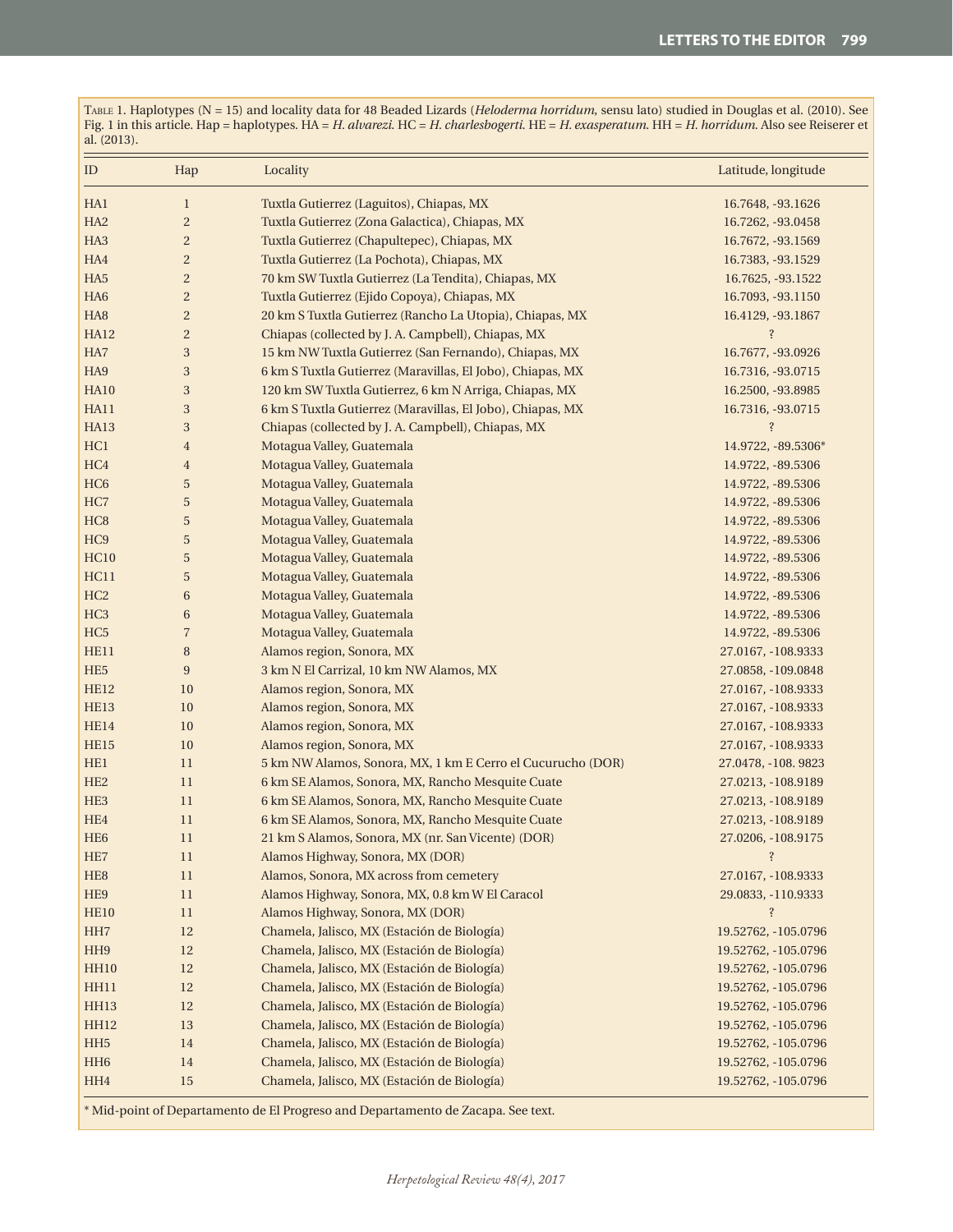**ID** Hap Locality **Latitude, longitude** HS46 16 Four Season's Resort (Pinnacle Peak; Maricopa Co., AZ) 33.7281, -111.8612 HS52 16 San Bernardino NWR (26.2 km E of Douglas; Cochise Co., AZ) 31.3437, -109.2585 HS56 16 San Bernardino NWR (26.2 km E of Douglas; Cochise Co., AZ) 31.3437, -109.2585 HS58 16 Sonora, Mexico (near Hermosillo) (Centro Ecología de Sonora) 29.0667, -110.9667 HS59 17 Sonora, Mexico (near Hermosillo) (Centro Ecología de Sonora) 29.0667, -110.9667 HS2 18 Owl Head Buttes (20.8 km E I-10; Pinal, Co., AZ) 32.5973, -111.1234 HS4 18 Dynamite Road and 61st Street; Maricopa Co., AZ) 33.7411, -111.9501 HS11 18 Old Highway 80 (4.8 km E Arlington; Maricopa, Co., AZ) 33.3026; -112.7943 HS21 18 East Valley of Phoenix (Scottsdale, Maricopa Co., AZ) 3 And 2012 HS22 18 32nd Street and Carefree Highway (Maricopa Co., AZ) 33.7992, -112.0133 HS23 18 Four Season's Resort (Pinnacle Peak; Maricopa Co., AZ) 33.7281, -111.8612 HS28 18 Four Season's Resort (Pinnacle Peak; Maricopa Co., AZ) 33.7281, -111.8612 HS30 18 Four Season's Resort (Pinnacle Peak; Maricopa Co., AZ) 33.7281, -111.8612 HS31 18 Four Season's Resort (Pinnacle Peak; Maricopa Co., AZ) 33.7281, -111.8612 HS32 18 Carefree area (Maricopa Co., AZ) 33.8208, -111.9163 HS1-5 19 Red Hills, N St. George (Washington Co., UT) 37.1142, -113.5770 HS1-5 19 Red Rock Wildlife Area (Grant Co., NM) 32.7099, -108.7170 HS1 19 Valley of Fire State Park (Clark Co., NV) 36.4267, -114.5188 HS35 20 Route 96, 6.4 km W of Hillside (Yavapai Co., AZ) 34.4231, -112.9188 HS36 20 Maricopa Co., AZ ? HS38 20 Four Season's Resort (Pinnacle Peak; Maricopa Co., AZ) 33.7281, -111.8612 HS47 20 Four Season's Resort (Pinnacle Peak; Maricopa Co., AZ) 33.7281, -111.8612 HS48 20 Four Season's Resort (Pinnacle Peak; Maricopa Co., AZ) 33.7281, -111.8612 HS68 20 Highway 266, 3.5 km W of Highway 191 (Graham Co., AZ) 32.5935, -109.6917 HS69 20 Highway 266, 5.4 km W of Highway 191 (Graham Co., AZ) 32.5902, -109.6954 HS25 21 Four Season's Resort (Pinnacle Peak; Maricopa Co., AZ) 33.7281, -111.8612 HS37 21 Carefree area (Maricopa Co., AZ) 33.8217, -111.9191 HS1 22 Kingman area (Mohave Co., AZ) 35.1987, -114.0568 HS15 22 Kingman area (Mohave Co., AZ) 35.1987, -114.0568 HS41 23 Suizo Mountains (Pinal Co., AZ) 32.6495, -111.1394 HS42 23 Arizona City (11.2 km S Casa Grande; Pinal Co., AZ) 32.7697, -111.6715 HS72 23 Suizo Mountains (Pinal Co., AZ) 32.6495, -111.1394 HS27 24 Four Season's Resort (Pinnacle Peak; Maricopa Co., AZ) 33.7281, -111.8612 HS45 24 Cottonwood Creek, Lake Pleasant area (Maricopa Co., AZ) 33.8906, -112.3195 HS57 24 Sonora, Mexico (near Hermosillo) (Centro Ecología de Sonora) 29.0667, -110.9667 HS65 24 Sonora, Mexico (near Hermosillo) (Centro Ecología de Sonora) 29.0667, -110.9667 HS67 24 Cottonwood Creek, Lake Pleasant area (Maricopa Co., AZ) 33.8906, -112.3195 HS12 25 Marana city limits (Pima Co., AZ) 32.4360, -110.8928 HS16 25 Hill 97, Freeman Road, 32 km S of Florence (Pinal Co., AZ) 32.7837, -111.1575 HS19 26 N Tucson (Pima Co., AZ) 32.2661, -111.0019 HS58 26 Sonora, Mexico (near Hermosillo) (Centro Ecología de Sonora) 29.0667, -110.9667 HS63 26 Sonora, Mexico (near Hermosillo) (Centro Ecología de Sonora) 29.0667, -110.9667 HS66 26 Saguaro National Monument (Pima Co., AZ) 32.2729, -111.1619 HS59 27 Sonora, Mexico (near Hermosillo) (Centro Ecología de Sonora) 29.0667, -110.9667 HS60 27 Sonora, Mexico (near Hermosillo) (Centro Ecología de Sonora) 29.0667, -110.9667 HS61 27 Sonora, Mexico (near Hermosillo) (Centro Ecología de Sonora) 29.0667, -110.9667 HS62 27 Sonora, Mexico (near Hermosillo) (Centro Ecología de Sonora) 29.0667, -110.9667 HS64 27 Sonora, Mexico (near Hermosillo) (Centro Ecología de Sonora) 29.0667, -110.9667 HS70 27 Highway 83, 3.5 km S of I-10 (Pima Co., AZ) 31.9813, -110.6793 HS71 27 Suizo Mountains (Pinal Co., AZ) 32.6495, -111.1394 HS20 28 Catalina Highway, Tucson (Pima Co., AZ) 32.2765, -110.7749

Table 2. Haplotypes (N = 13) and locality data for 59 Gila Monsters (*Heloderma suspectum*, sensu lato) studied in Douglas et al. (2010). See Fig. 1 in this article. Hap = haplotype. HS = *H. suspectum*. Also see Reiserer et al. (2013).